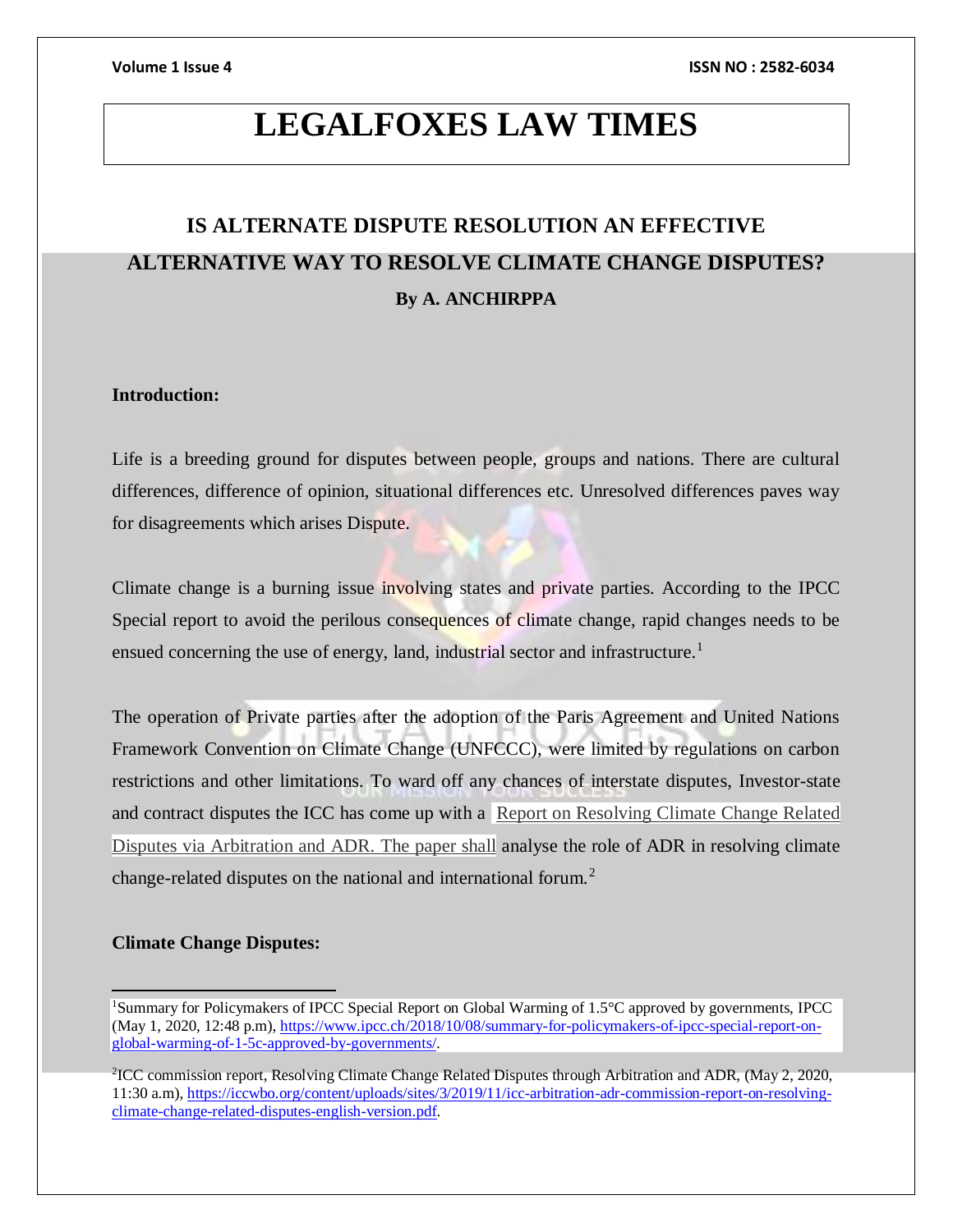Climate change disputes are large in the number involving the consumption and usage of energy, technology and finance. As per the ICC report, any dispute arising in the event of climate change or climate change policy laid down by the UNFCCC and Paris Agreement will eventually be termed as climate change disputes.

The report additionally incorporates disputes arising from :

- Modification of the contract in line with the Paris Agreement between the parties.
- Contracts which do not have a nexus with climate change but are impacted due to the change in laws or change in the environmental impact of climate change.
- Binding or submission agreement to resolve the disputes relating to environment or climate change disputes such that it does not invoke multi-jurisdiction and the dispute can be finalized within a given time frame. $3$

## **Applicability of ADR for climate change:**

Disputes relating to climate change could arise in manifold ways. Arbitration comes in the picture to settle the disputes and is recognized under Article 14 of the United Nations Framework Convention on Climate Change. The convention allows parties the right to choose between peaceful means of dispute resolution arising out of the application or interpretation of the convention. A party while ratifying the convention must submit a declaration in anannexurethat any dispute arising from the Convention may be settled by Arbitration per procedures adopted upon consensus.<sup>4</sup>

Article 24 of the Paris Agreement states Article 14 of UNFCCC will apply mutatis mutandis to the Paris Agreement.<sup>5</sup>

#### ${}^{3}$ Id.

<sup>4</sup> Article 14 of the United Nations Framework Convention on Climate Change, [https://unfccc.int/resource/docs/convkp/conveng.pdf.](https://unfccc.int/resource/docs/convkp/conveng.pdf)

 $5$  Article 24 of the Paris Agreement, https://unfccc.int/sites/default/files/english paris agreement.pdf.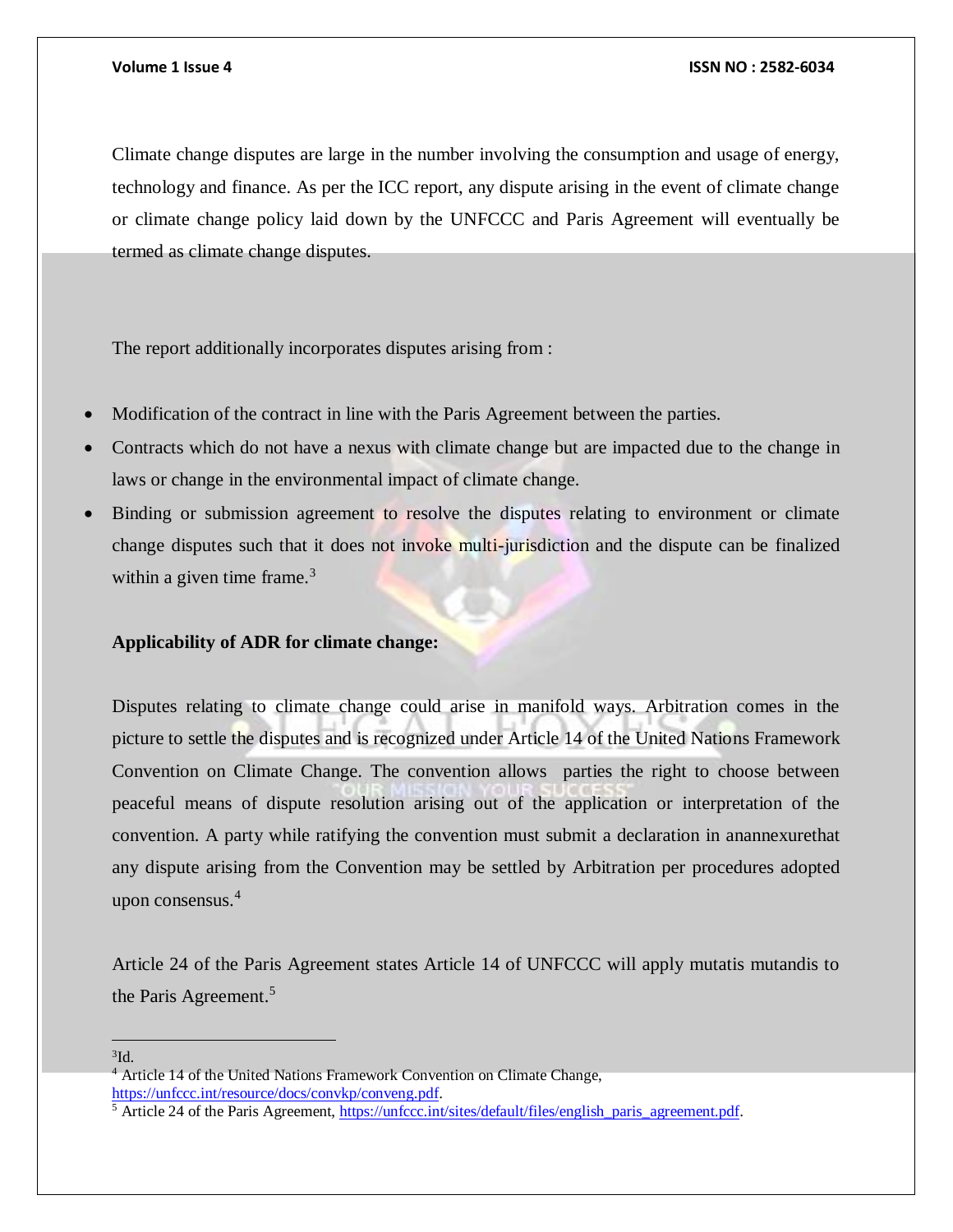Mitigating measures mentioned under the Paris Agreement encompass nationally Determined Contributors<sup>6</sup> and REDD+<sup>7</sup>to reduce deforestation, emissions, provide sustainable forest resources and enhance forest carbon stock \* urges the concerned parties to change their exisitng functioning which may pave the way to disputes. Thus, mitigating measures mixed with arbitration arrangements may be a expeditious solution in resolving disputes.

Apart from the Paris Agreement, the Kyoto Protocol plays an important role in mitigating greenhouse gas emissions. Under this protocol, each country can emit an Assigned Amount Unit (AAU)<sup>8</sup>. Kyoto Protocol additionally allows countries with spare AAU to sell it to other countries through projects like Clean Development Mechanism or Joint Implementation projects and earn credits in the process. These are few instances where Alternative Dispute Resolution can play a vital role in resolving climate change related disputes.

## **Adapting ADR to suit climate change disputes:**

In addition to the legal framework for adopting ADR in resolving climate change disputes, are other methods of adapting ADR to suit the growing international climate change architecture?

 $AT$ ,  $FO$ 

**Need for greater expertise**

 $\overline{a}$ 

The most important factor in arbitrating climate change disputes is the need for proper expertise , to establish the issue and provide solutions for the same aided by an expert arbitrator, partyappointed expert, tribunal appointed experts or experts determined by rules (like ICC or PCA). The IBA report additionally recommends for adopting arbitration in dispute resolution relating to climate change. The institutions additionally have to develop rules and expertise based on contemporary environmental issues. Permanent Court of Arbitration has been a pioneer in

<sup>7</sup> Un-Redd Program, UN Environment, (May 1, 2020, 1p.m)<https://www.un-redd.org/> <sup>8</sup> Assigned Amount Units, Carbon Market Watch, (May 1, 2020, 12:45 p.m),

<sup>6</sup> Nationally determined Contributions, United nations (May 1, 2020, 12:40 p.m), [https://unfccc.int/nationally](https://unfccc.int/nationally-determined-contributions-ndcs)[determined-contributions-ndcs.](https://unfccc.int/nationally-determined-contributions-ndcs)

<https://carbonmarketwatch.org/2012/05/30/ji-and-aau-surplus/>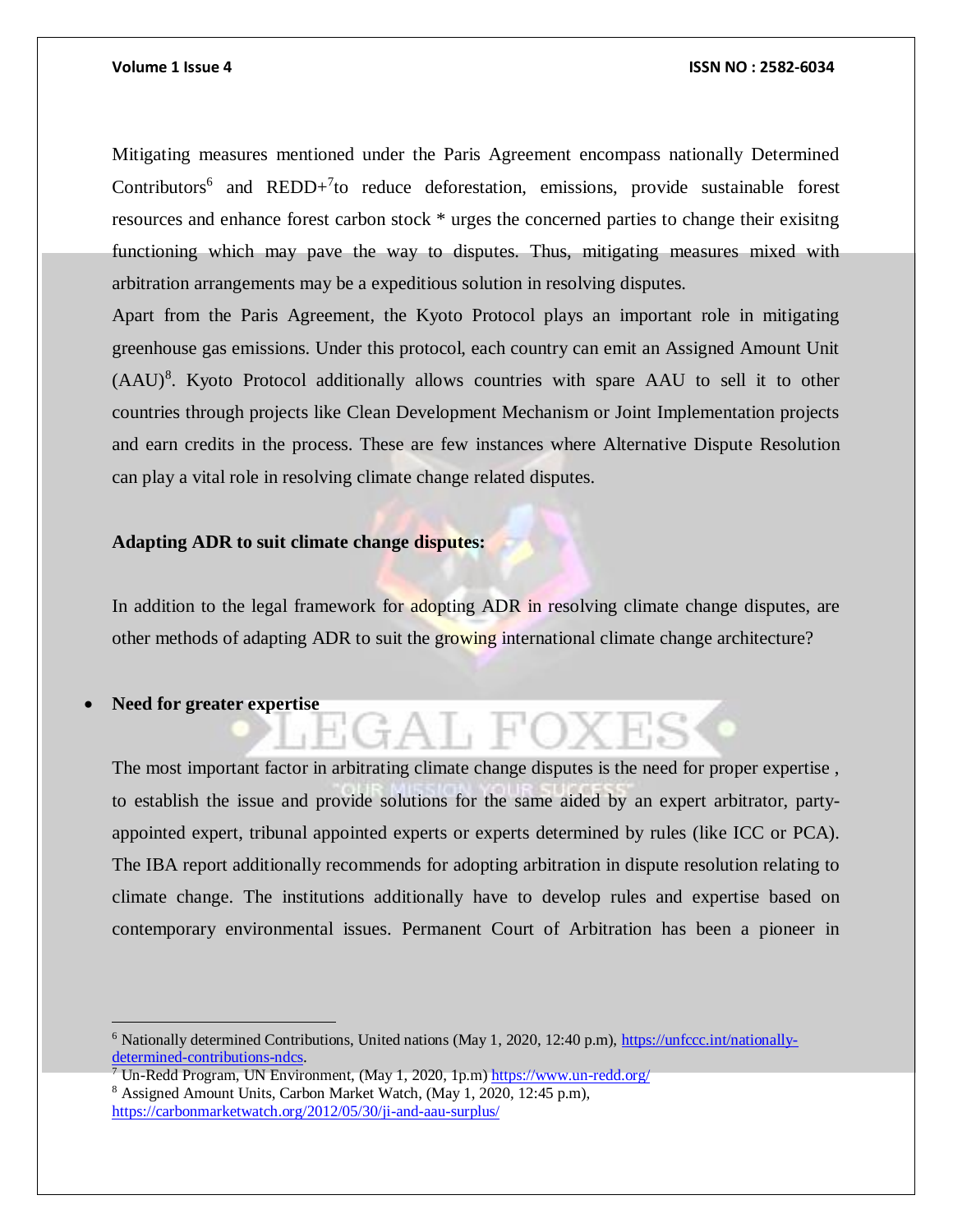#### **Volume 1 Issue 4 ISSN NO : 2582-6034**

formulating PCA Environmental Rules<sup>9</sup> which also lays down a list of scientific and persons with expertise from which the parties in concern may choose their arbitrators, mediators or conciliators.

In the Indus Waters Kishenganga Arbitration case<sup>10</sup> adjudged by the Permanent Court of Arbitration, the treaty entailed a clause where an expert arbitrator hadto be appointed as a mediator. Therefore, the expertise of an arbitrator, mediator or conciliator in the filed of environment shall aid in understanding the problem and suggesting a sustainable solution to the issue.

# **Giving voice to non- parties**

Climate change disputes are multifaceted involving non-parties usually the affected population. These third parties may be strangers but their involvement can significantly change the course of proceedings. The involvement of third parties must involve a clear consent from the concerned parties. If the agreement does not entail any provision relating to third party involvement the parties to the dispute can agree on the course of proceedings when the issue in concern comes to light. Appointing an Amicus Curiae is another way of hearing out the concern of the respective parties.

 $H(G+A)$ ,  $H'$ 

However, appointing an Amicus Curiae is not always a novel method as it has already been applied in WTO proceedings in furnishing the court with facts and perspectives concerning a dispute has not turned out a viable solution. Similarly, the UNCITRAL Rules entails provisions invoking third party statements and ensuring greater transparency in proceedings.<sup>11</sup>Involving the third party into climate change disputes assures a sustainable solution.

<sup>&</sup>lt;sup>9</sup> of Permanent Court Of Arbitration Optional Rules For Arbitration Of Disputes Relating To Natural Resources And/or The Environment, (May 2,2020,1;30p.m)[, https://pca-cpa.org/wp-content/uploads/sites/6/2015/11/Optional-](https://pca-cpa.org/wp-content/uploads/sites/6/2015/11/Optional-Rules-for-Arbitration-of-Disputes-Relating-to-the-Environment-and_or-Natural-Resources1.pdf)[Rules-for-Arbitration-of-Disputes-Relating-to-the-Environment-and\\_or-Natural-Resources1.pdf.](https://pca-cpa.org/wp-content/uploads/sites/6/2015/11/Optional-Rules-for-Arbitration-of-Disputes-Relating-to-the-Environment-and_or-Natural-Resources1.pdf)

<sup>&</sup>lt;sup>10</sup> Indus Waters Kishenganga Arbitration case, Permanent Court of Arbitration, (May 3, 2020, 11: 40a.m), [https://pca-cpa.org/en/cases/20/.](https://pca-cpa.org/en/cases/20/) 

 $11$  Article 4 of UNCITRAL Rules on Transparency in Treaty-based Investor-State Arbitration, (May 1,2020,1:45p.m), [https://www.uncitral.org/pdf/english/texts/arbitration/rules-on-transparency/Rules-on-](https://www.uncitral.org/pdf/english/texts/arbitration/rules-on-transparency/Rules-on-Transparency-E.pdf)[Transparency-E.pdf.](https://www.uncitral.org/pdf/english/texts/arbitration/rules-on-transparency/Rules-on-Transparency-E.pdf)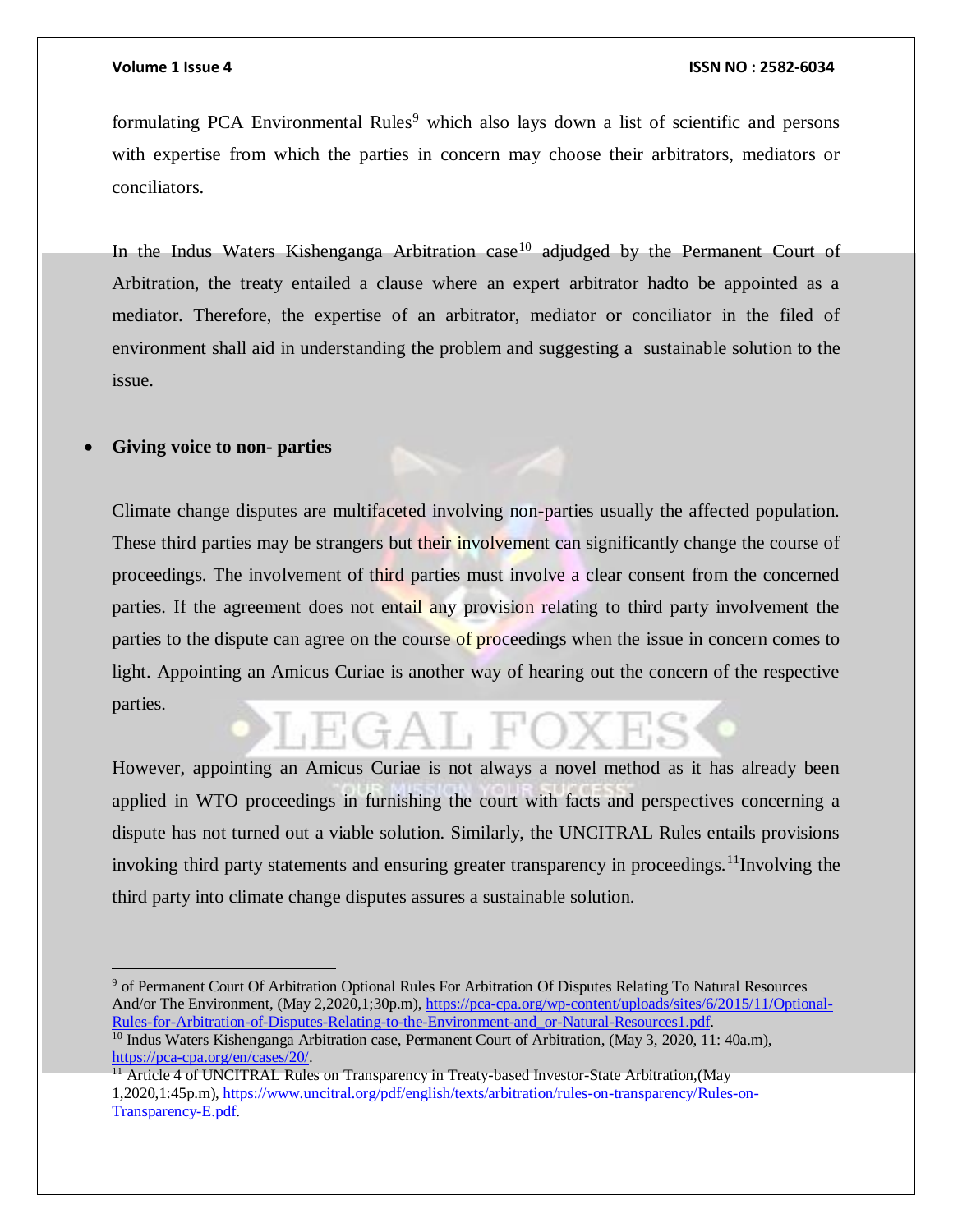#### **Volume 1 Issue 4 ISSN NO : 2582-6034**

### **Need for urgent resolutions**

Greater flexibility in procedure will ensure speedy solutions concerning climate-related disputes. ICC in this report analysed the officiousness of dispute resolution bodies<sup>12</sup> and which are suited for long term projects? ICC provides solutions via dispute boards where funding is subjected to Equator Principle's Disputes. PCA additionally offers greater flexibility to parties ensuring urgent resolution to the issuein concern. A case of such kind was filed under PCA Environmental Rules and shifted to PCA's Conciliation rules later and immediate relief was ensured.<sup>13</sup>For issues relating to disaster management in times of climate change quick solutions must be suggestedIn consonance with the preservation of human rights.

### **Transparency**

Generally, public interest related issues fails to come in light because of the lack of transparency. Traditional commercial arbitration is best known for its secrecy. But the same cannot be ensured in disputes relating to climate change as these areissues involving multifaceted stakeholders. Transparency of the proceedings can be ensured by publicising the case documents and awards. UNCITRAL Rules on Transparency<sup>14</sup>lays down a set of provisions to provide accessibility and transparency . These rules also entail certain exceptions where information on certain confidential business information need not be disclosed. These provisions must be adhered to while hearing matters related to climate change disputes.

**OUR MISSION YOUR SUCCESS'** 

## **Conclusion:**

A new green economy as predicted by the UNFCCC and Paris Agreement shall involve complex legal relationships with state and private players. To ease the tension between them and to arrive at conceivable solutions, alternative dispute resolution is the most plausible solution. Institutions like PCA and ICC are already dealing in matters relating to energy, infrastructure etc and making

 $\overline{a}$ 

<sup>12</sup> Supra note 2.

<sup>&</sup>lt;sup>13</sup> PCA, Optional Rules for Conciliation of Disputes Relating to Natural Resources and/or the Environment, (May 2, 2020, 3:30 p.m)https://pca-cpa.org/wpcontent/uploads/sites/175/2016/01/Optional-Rules-for-Conciliation-of-Disputes-Relating-to-the-Environment-and\_orNatural-Resources.pdf.

<sup>&</sup>lt;sup>14</sup> Supra Note 11.